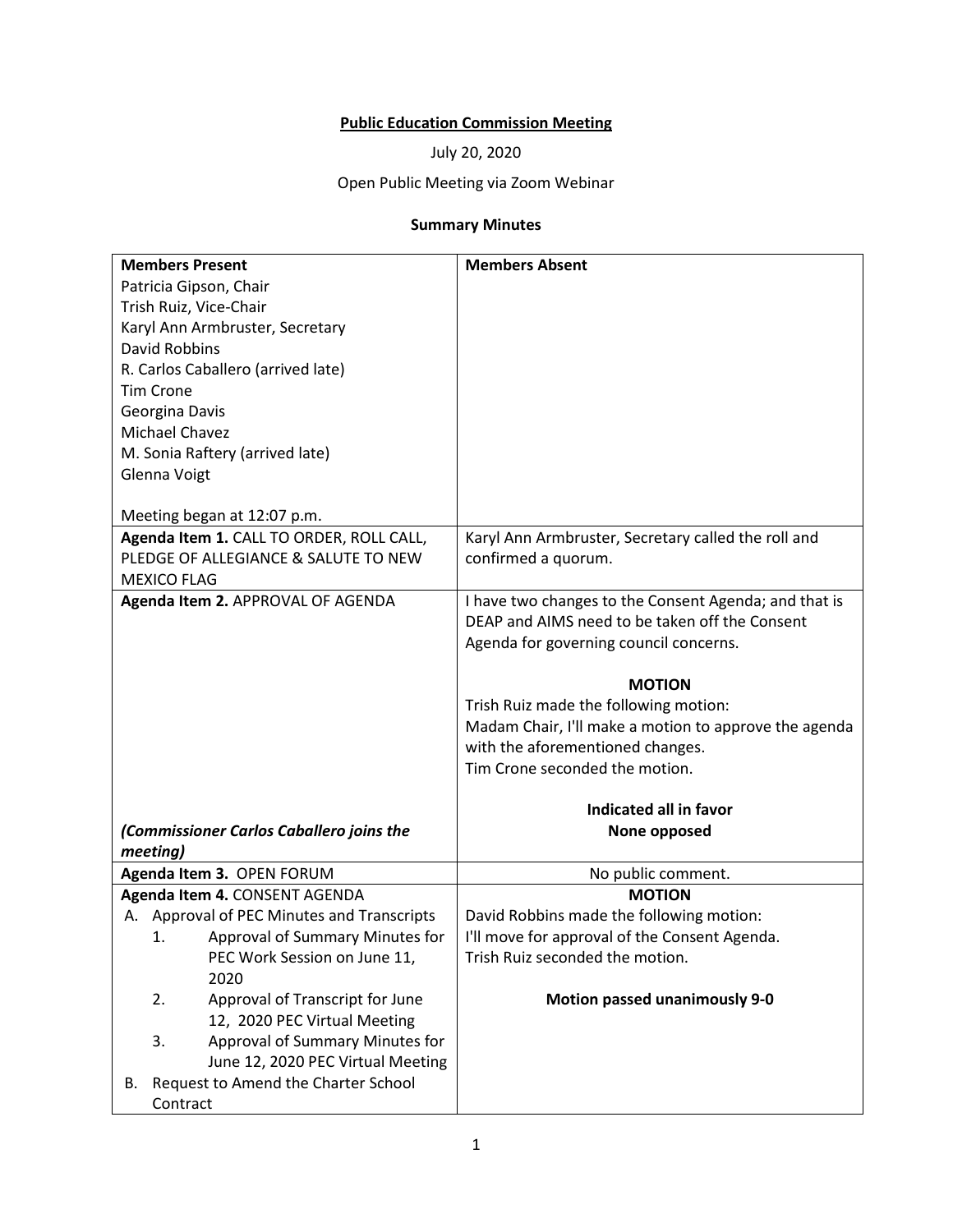| 1.       | <b>Governing Board Members Changes</b>                       |                                                     |
|----------|--------------------------------------------------------------|-----------------------------------------------------|
|          | Albuquerque Collegiate Charter<br>а.                         |                                                     |
|          | School                                                       |                                                     |
|          | b. Albuquerque Institute of                                  |                                                     |
|          | Mathematics and Science (AIMS)                               |                                                     |
|          | @ UNM                                                        |                                                     |
|          | c. Albuquerque School of Excellence                          |                                                     |
|          | d. Dził Ditł'ooí School of                                   |                                                     |
|          | <b>Empowerment Action and</b>                                |                                                     |
|          | Perseverance (DEAP)                                          |                                                     |
|          | e. J. Paul Taylor Academy                                    |                                                     |
|          | f.<br><b>Mission Achievement and Success</b>                 |                                                     |
|          | <b>Charter School</b>                                        |                                                     |
|          | <b>New Mexico Connections</b>                                |                                                     |
|          | g.                                                           |                                                     |
|          | Academy                                                      |                                                     |
|          | h. South Valley Preparatory School                           |                                                     |
|          | i.<br><b>Turquoise Trail Charter School</b>                  |                                                     |
| 2.       | Change of Head Administrator                                 |                                                     |
|          | a. Alma d'arte Charter School                                |                                                     |
|          | b. J. Paul Taylor Charter School                             |                                                     |
|          | c. Six Directions Indigenous School                          |                                                     |
|          | d. Southwest Aeronautics,                                    |                                                     |
|          | Mathematics, and Science                                     |                                                     |
|          | Academy (SAMS)                                               |                                                     |
|          | e. Southwest Preparatory Learning                            |                                                     |
|          | Center                                                       |                                                     |
| 3.       | Change of Governing Board Bylaws                             |                                                     |
|          | a. Albuquerque School of Excellence                          |                                                     |
|          | b. Solare Collegiate Charter School                          |                                                     |
|          | c. Turquoise Trail Charter School                            |                                                     |
| 4.       | Change of School Location                                    |                                                     |
|          | <b>New Mexico Connections</b><br>а.                          |                                                     |
|          | Academy                                                      |                                                     |
|          | 5. Change to Residential Program                             |                                                     |
|          | New Mexico School for the Arts<br>a.                         |                                                     |
|          |                                                              |                                                     |
|          | Agenda Item 5. REPORT FROM OPTIONS FOR                       |                                                     |
|          | PARENTS & THE CHARER SCHOOL DIVISION--                       |                                                     |
|          | <b>DISCUSSION AND POSSIBLE ACTIONS</b>                       |                                                     |
|          | A. Charter School Division Updates                           |                                                     |
|          |                                                              |                                                     |
|          | B. Annual Report 2020 from New Mexico<br>School for the Arts | Recorded comments are available in full transcript. |
|          |                                                              |                                                     |
|          | (Commissioner Sonia Raftery joins the                        |                                                     |
| meeting) |                                                              |                                                     |
|          | C. Report on Pre K Program                                   |                                                     |
|          | D. Concerns                                                  |                                                     |
|          | 1. Albuquerque Institute of Math and                         |                                                     |
|          | Science (AIMS @ UNM)                                         |                                                     |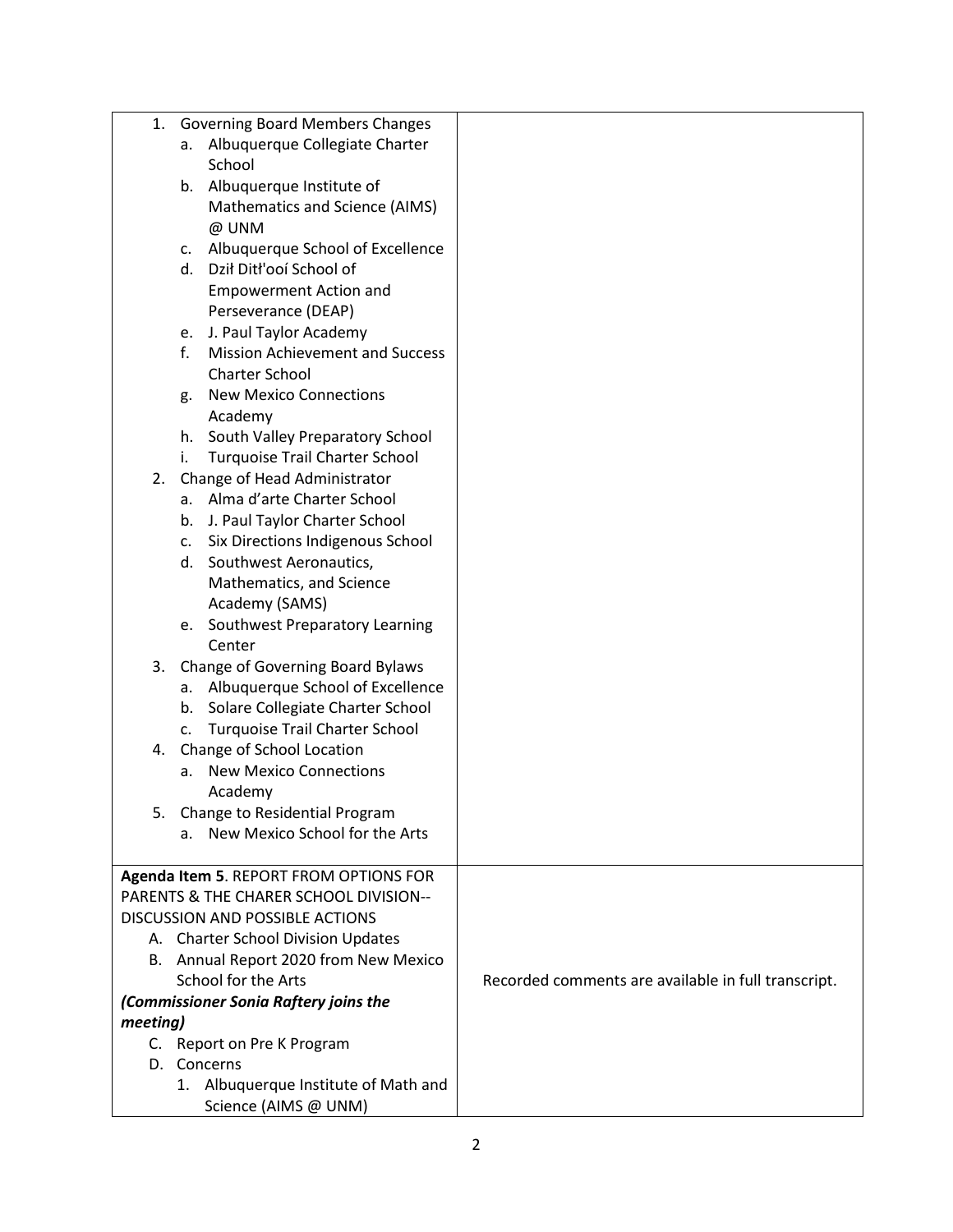| 2. d. Dził Ditł'ooí School of                   |                                                          |
|-------------------------------------------------|----------------------------------------------------------|
| <b>Empowerment Action and</b>                   |                                                          |
| Perseverance (DEAP)                             |                                                          |
| <b>Highlights and Appreciations</b><br>Е.       |                                                          |
| Agenda Item 6. DISCUSSION AND POSSIBLE          |                                                          |
| ACTION REGARDING LETTER OF CONCERN FOR          |                                                          |
|                                                 |                                                          |
| ALBUQUERQUE INSTITUTE OF MATH AND               | Recorded comments are available in full transcript.      |
| SCIENCE (AIMS @ UNM):                           |                                                          |
|                                                 |                                                          |
| Agenda Item 7. DISCUSSION ON DRACT PEC          |                                                          |
| <b>BUDGET FOR 2020-2021</b>                     |                                                          |
|                                                 | Recorded comments are available in full transcript.      |
|                                                 |                                                          |
| Agenda Item 8. REPORT FROM THE CHAIR            |                                                          |
| Update from Public Charter Schools of NM<br>А.  | Recorded comments are available in full transcript.      |
| Update from New Mexico School Board<br>В.       |                                                          |
| Association                                     |                                                          |
|                                                 |                                                          |
| Agenda Item 9. PEC COMMENTS                     |                                                          |
|                                                 | Recorded comments are available in full transcript.      |
|                                                 |                                                          |
| Agenda Item 10. EXECUTIVE SESSION:              | <b>MOTION</b>                                            |
| Pursuant to NMSA § 10-15-1(H)(7) Discussion     | Patricia Gipson made the following motion:               |
| Subject To Attorney-Client Privilege Pertaining | I move that the Public Education Commission enter into   |
| To Threatened Or Pending Litigation In Which    | a Closed Session, pursuant to NMSA Section 10-15-        |
| The Public Body Is Or May Become A              | 1(H)(7). The subject to be discussed is attorney-client- |
| Participant, Specifically Open Meetings Act,    | privileged issues pertaining to threatened or pending    |
| NMSA Chapter 10, Article 15                     | litigation in which the public body is, or may become, a |
|                                                 | participant, specifically Open Meetings Act, NMSA        |
|                                                 |                                                          |
|                                                 | Chapter 10, Article 15.                                  |
|                                                 | Glenna Voigt seconded the motion.                        |
|                                                 | Motion passed unanimously 10-0                           |
|                                                 |                                                          |
|                                                 | <b>MOTION</b>                                            |
|                                                 | Patricia Gipson made the following motion:               |
|                                                 | So I'm going to move that the -- that we end Closed      |
|                                                 | Session. The matters discussed in the closed meeting     |
|                                                 |                                                          |
|                                                 | were limited only to those specified in the motion for   |
|                                                 | closure, and no vote was taken during the Closed         |
|                                                 | Session.                                                 |
|                                                 | David Robbins seconded the motion.                       |
|                                                 |                                                          |
|                                                 | <b>Motion passed unanimously 9-0</b>                     |
| Agenda Item 11. ADJOURN                         | <b>MOTION</b>                                            |
|                                                 | Glenna Voigt made the following motion:                  |
|                                                 | I move that the Public Education Commission adjourn      |
|                                                 | their meeting of July 20th.                              |
|                                                 |                                                          |